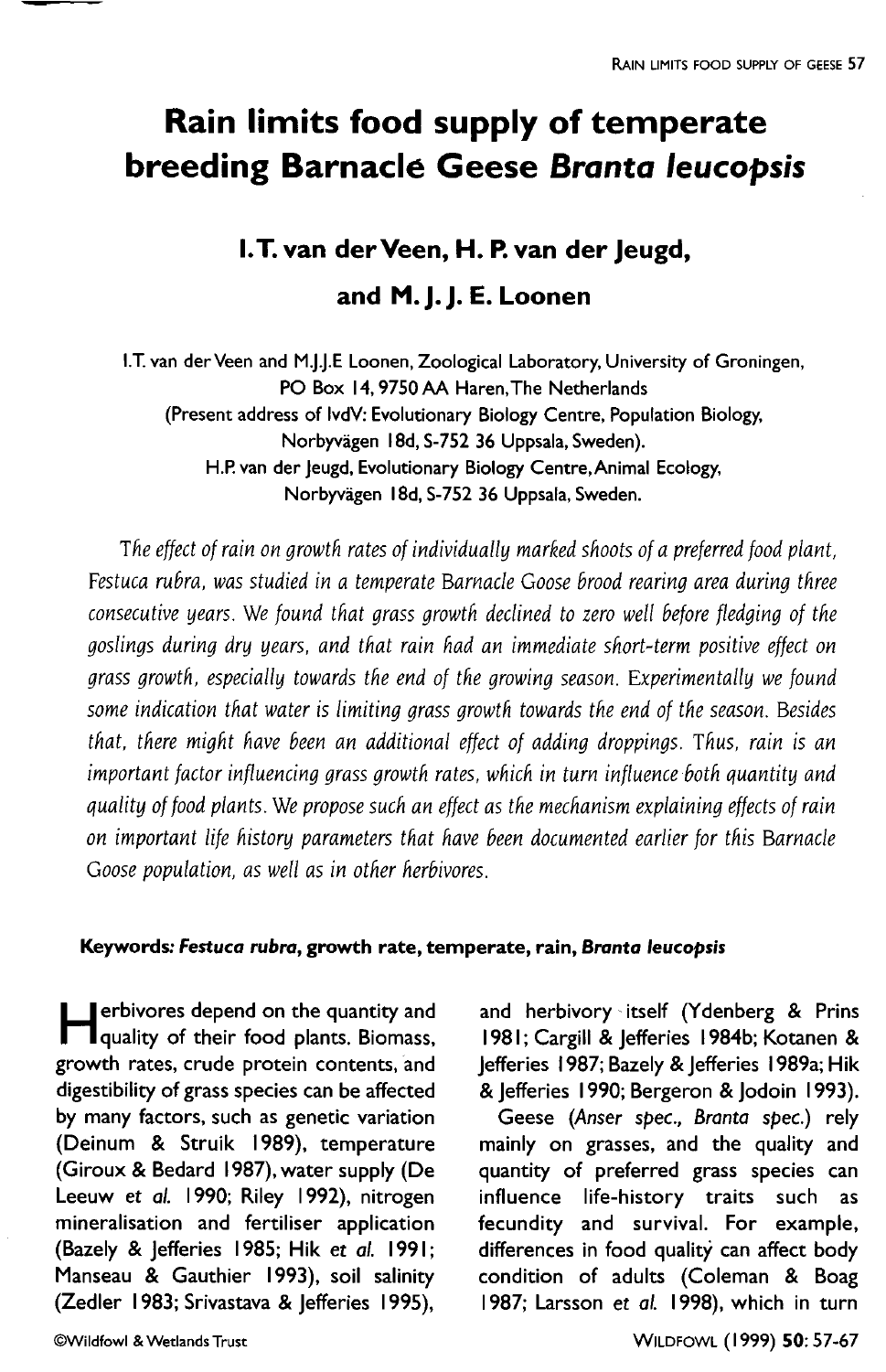can affect breeding success (Ebbinge & Spaans 1995). Geese grow rapidly during the first weeks of their lives, and food quality and availability during this short period affect adult body size (Cooch et al. 1991; Larsson & Forslund 1991; Loonen et al. 1997b), as well as pre-breeding survival (van der Jeugd & Larsson 1998).

In many grass species a decline in growth rate occurs in the course of the season and this usually is accompanied by a decline in crude protein content and digestibility (Prop et al. 1980; Cargill & lefferies 1984a; Prins & Ydenberg 1985). For herbivores, such as geese, this results in a peak in food abundance and quality early in the season. It has been suggested that the timing of nesting in geese has evolved to synchronise the hatching of goslings with peak food abundance and quality (Murton & Kear 1973).

A number of studies have shown that nitrogen may limit grass growth rates, and that geese might have a fertilising effect on the vegetation through their droppings (Bazely & Jefferies 1985; Madsen 1989; Hik & Jefferies 1990). Most of these studies relate to arctic areas, but in temperate areas other factors may limit grass growth, such as different components of the weather (Thorvaldsson 1987; De Leeuw et al. 1990). Geese breeding in temperate areas also face other constraints on growth and reproduction than geese breeding in the arctic. Previous studies on Barnacle Geese breeding on Gotland have shown that the nitrogen content in lune of the main food plant, Festuca rubra L., was positively related to the amount of rain in May and June. Furthermore it could be shown that mean head length and tarsus length of cohorts of Barnacle Geese increased significantly with the amount of rain in May and June in the year of birth. Adult condition indices during moult were

positively related to the amount of rain in May and June in the year of capture (Larsson et al. 1998). In the present study, we propose a possible mechanism that can explain the patterns found by Larsson et al. (1998). Therefore we studied how rain influenced growth rates and the length of the growth period of the main food plant F. rubra on the maior brood rearing area of Barnacle Geese on Gotland. We also performed an experiment, in which the effects of the addition of water and goose droppings on the growth rate of Festuca rubra were investigated.

# **Methods**

## **Study area**

We studied grass growth rate in three consecutive years, 1992, 1993 and 1994, on the peninsula Närsholmen on the Swedish island of Gotland (57°17'N, 18°45'E) in the Baltic Sea. This peninsula is the main brood rearing area of the largest colony of the Baltic Barnacle Goose (Branta leucopsis, Bechstein) population. The Baltic Barnacle Goose population was naturally established in 1971 and has increased rapidly. In 1997 the population consisted of c. 17,000 individuals (Larsson et al. 1988; Larsson & Forslund 1994; Larsson & van der Jeugd 1998). During the period this study was undertaken, the colony increased from 1340 to 1730 breeding pairs (Larsson & van der Jeugd 1998). Barnacle Geese mainly feed on a narrow strip of saltmarsh at the edge of the peninsula. This is a Festuca rubra dominated saltmarsh, consisting mainly of the grass species F. rubra and Agrostis stolonifera (L.). The saltmarsh furthermore consists of Poa trivialis (L.), Juncus gerardii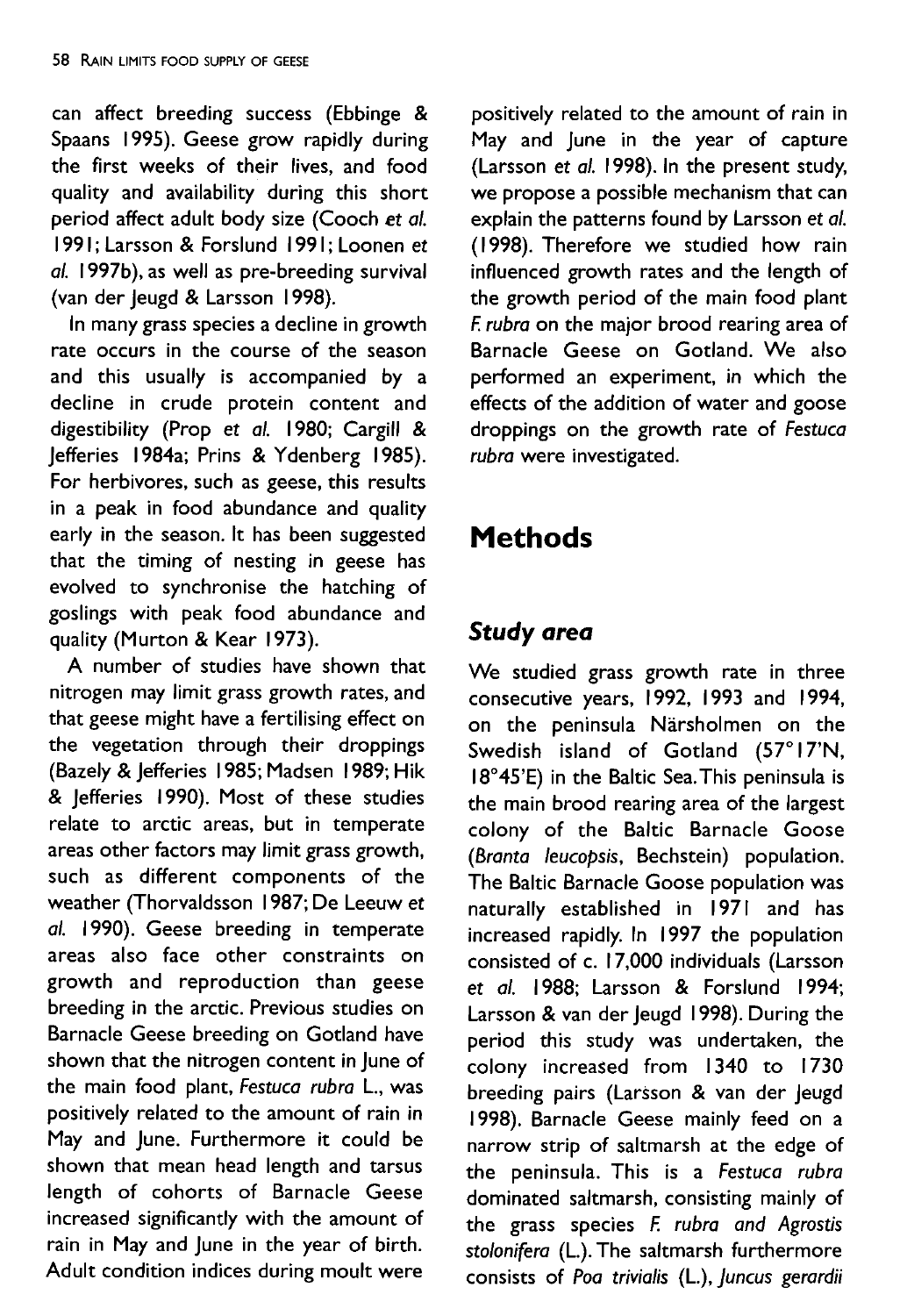(Loisel), Potentilla anserina (L.), and Plantago maritima (L.). Puccinellia maritima (Hudson) grows on a very narrow strip along the coastline. The vegetation of the peninsula has been grazed extensively by cows for many years.

In May the saltmarsh is used by arctic geese during their spring staging. During lune and luly the saltmarsh is heavily used by geese from the main colony. At the end of May the young hatch and are taken to the saltmarsh by their parents. They stay on the peninsula until the young fledge, around the 20 July. The main food plant during this period is F. rubra.

#### **Grass growth rate** measurements

We measured growth rate of F. rubra as total leaf elongation of individually marked shoots, and growth rates are expressed in millimetres per day. In all years and in all treatments, we measured 16 individually marked shoots in a small exclosure (0.5 by 0.5 m), at the same site on the peninsula every year.

We measured grass growth in 1992 between 3 June and 23 July, in 1993 between 28 April and 26 July, and in 1994 between 5 May and 22 July. We chose the position of the exclosures at a distance of about 10 meters from the shore line each year. Within the exclosure shoots were chosen that were approximately 10 cm apart. We marked shoots with small plastic rings around the stem. When a shoot lost its plastic ring and became unrecognisable we chose a new shoot.

We measured each leaf of a shoot from the point where it left the stem to the top of the leaf, in one millimetre intervals. Only the top leaf grows, and therefore individual leaves within a shoot can be followed through the season. In 1992 we measured shoots twice a week, and in 1993 and 1994 about once a week

Weather data were collected at the weather station in Herrvik, on the east coast of Gotland, 25 km north-east of Närsholmen. We calculated the amount of rain in.  $2n$ interval between two measurements as the cumulative rain from the day of the first measurement until the day before the second measurement of an interval.

#### **Experimental design**

In 1994 we carried out an experiment to assess the relative importance of water and droppings on the grass growth rate. At two different sites, ten and five meters from the shoreline, we put four exclosures (0.5 by 0.5 m) on the saltmarsh. At each site we used four different treatments. In all treatments growth rates were measured as described above. The control treatment did not receive any treatment. In the droppings treatment we added 10 fresh goose droppings at three-week intervals (5 May, 26 May, 16 June, and 7 luly). In the water treatment we added 2 litres of water once a week, and the water and droppings treatment received both the water and the droppings treatment. The amount of droppings used in this experiment was about 2.5 times the average natural amount in this area, but was less than the maximum observed dropping density in this area (van der Veen unpubl.). The total amount of water added to the plots is approximately 3.6 times the average amount of rain in these three months. However, in the experiment this amount was added in pulses at weekly intervals, thus leading to considerable runoff. Therefore, the effectiveness of the water treatment is hard to interpret.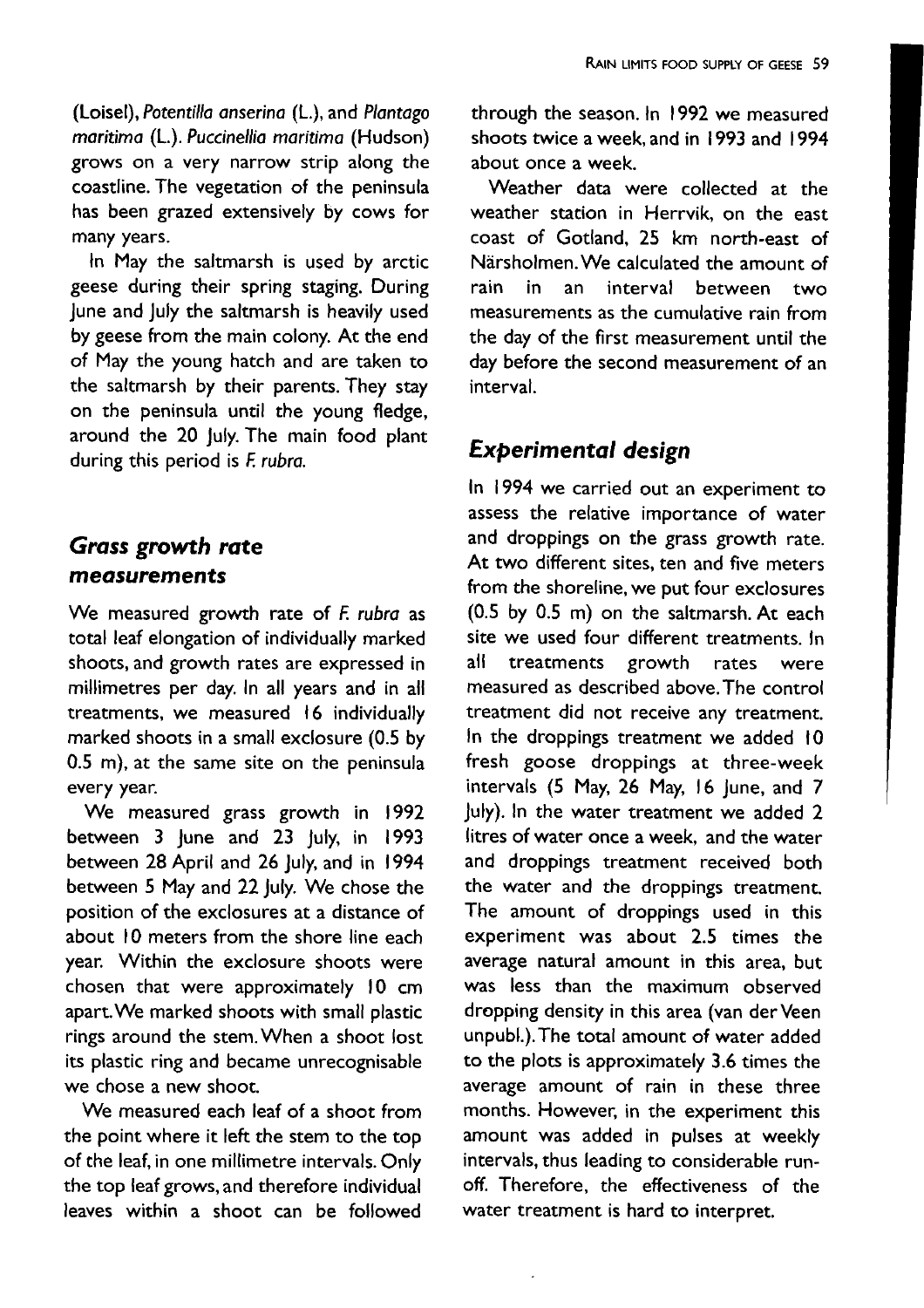

Table 1. Breeding phenology of Barnacle Geese, rain distribution over the season, and growtl phenology of Festuca rubra on the brood rearing area of Barnacle Geese. End indicates when growtl rates decreased to less than 0.2mm/day.

| Year | Geese<br>hatching | Monthly Rain (mm) |     |             |      | End of       |
|------|-------------------|-------------------|-----|-------------|------|--------------|
|      |                   | April             | May | <b>June</b> | luly | grass growth |
| 1992 | ٠<br>29 May       | 45                | 10  | 14          | 58   | 20 June      |
| 1993 | 28 May            | 19                | 12  | 39          | 51   | 26 june      |
| 1994 | 29 May            | 39                | 32  | 49          | 47   | 16 July      |



Figure 1. Cumulative rain from April to July (a), and growth rates of F. rubra (b) in 1992 (solid lines, circles), 1993 (striped lines, square), and 1994 (dotted lines, triangles), bars indicate standard errors.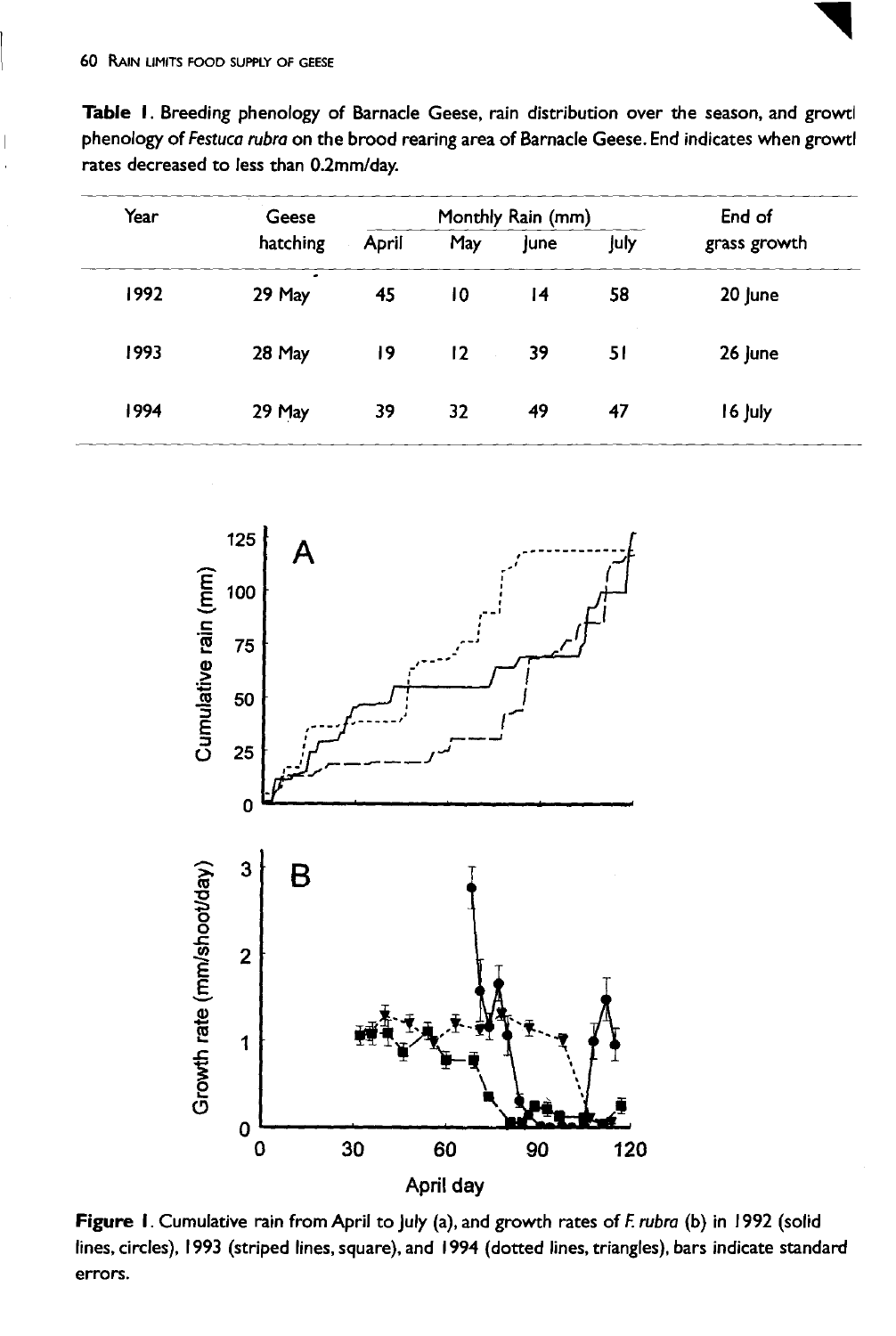

## **Results**

### Direct effects of rain

The years 1992, 1993 and 1994 differed in the distribution of the number of days with rain over the months April, May, June, July **(Table 1,**  $(\gamma^2 = 17.77, df = 6, P < 0.01)$ **, and** often long periods of drought alternated with short periods with rain (Figure 1a).

The growth rate of F. rubra decreased during the brood rearing season to almost zero in all years (Figure 1b, Table 1, Table 2: season), but not at the same rate in all years (Table 2: season\*year). The geese hatched their young around 29 May, and the young fledged about 20 July in all three years (Table 1). In 1992 and 1993 the grass stopped growing already early in the growth period of the goslings, while in 1994 grass growth did not decrease to zero until around the time of fledging (Table 1). Although only three data points were available for comparison, we correlated the amount of rain per month to the date at which grass growth had decreased to less than 0.2 mm per day. This correlation showed that the amount of rain in May might be a key factor for the length of the period of grass growth on Närsholmen  $(R_s=0.99, P=0.09)$ , as opposed to the amount of rain in June  $(R_s=0.86, P=$ 0.35) and April  $(R_s=0.08, P=0.95)$ .

Besides the long-term effects of the amount of rain in May on the timing of the end of the growth period of the grass, we also investigated direct, short-term effects of rain on grass growth rates. Does rain result in rapid pulse of growth rate already within a measurement interval of a few days? Rain had a direct effect on grass growth rates over the whole season, but this effect differed between years (Table 2: rain, year\*rain). In 1992 and 1994 there

was a positive direct effect of rain on leaf growth rate over the whole season, but in 1993 there was a negative direct effect of rain on growth rate over the whole season. This negative effect of rain on the growth rate might be explained by the different distribution patterns of rain over the seasons in the different years (see above) and the different effects of rain over the season on growth (Table 2: season\*rain). We looked at this interaction by regressing growth rate on rain for each month separately. In both May and June the effect of rain on growth rate was not significant (May:  $t = 0.67$ , df = 149, P = 0.50; lune: t= -0.64, df = 253, P=0.52). However, in July there was a significant positive direct effect of rain on grass growth rate (t = 2.13, df = 226,  $P < 0.05$ ). This suggests that in July grass growth is limited by water, and that even small amounts of rain can result in an increase in growth rate.

## **Experiment**

An experiment was carried out in 1994 to examine the effect of water as well as the fertilising effect of goose droppings on growth rate of F. rubra. We used four treatments: control, droppings, water, and water and droppings at two different sites on the peninsula (5 and 10 meters from the shoreline). Since 1994 was a relative wet year and we only found profound effects of rain on growth rate in July, we only looked at how adding water and/or droppings affected the effect of rain on growth rate in July. There was a positive immediate effect of rain on growth rates (rain: F<sub>1371</sub>=229.91, P<0.0001). Growth rates were highest at the site closest to the shoreline (ANCOVA:  $F_{1,371}$ =4.01, P< 0.05), but not significantly different between treatments (ANCOVA:  $F_{3,371}$ =  $1.97, P=0.13$ ). However, the direct effect of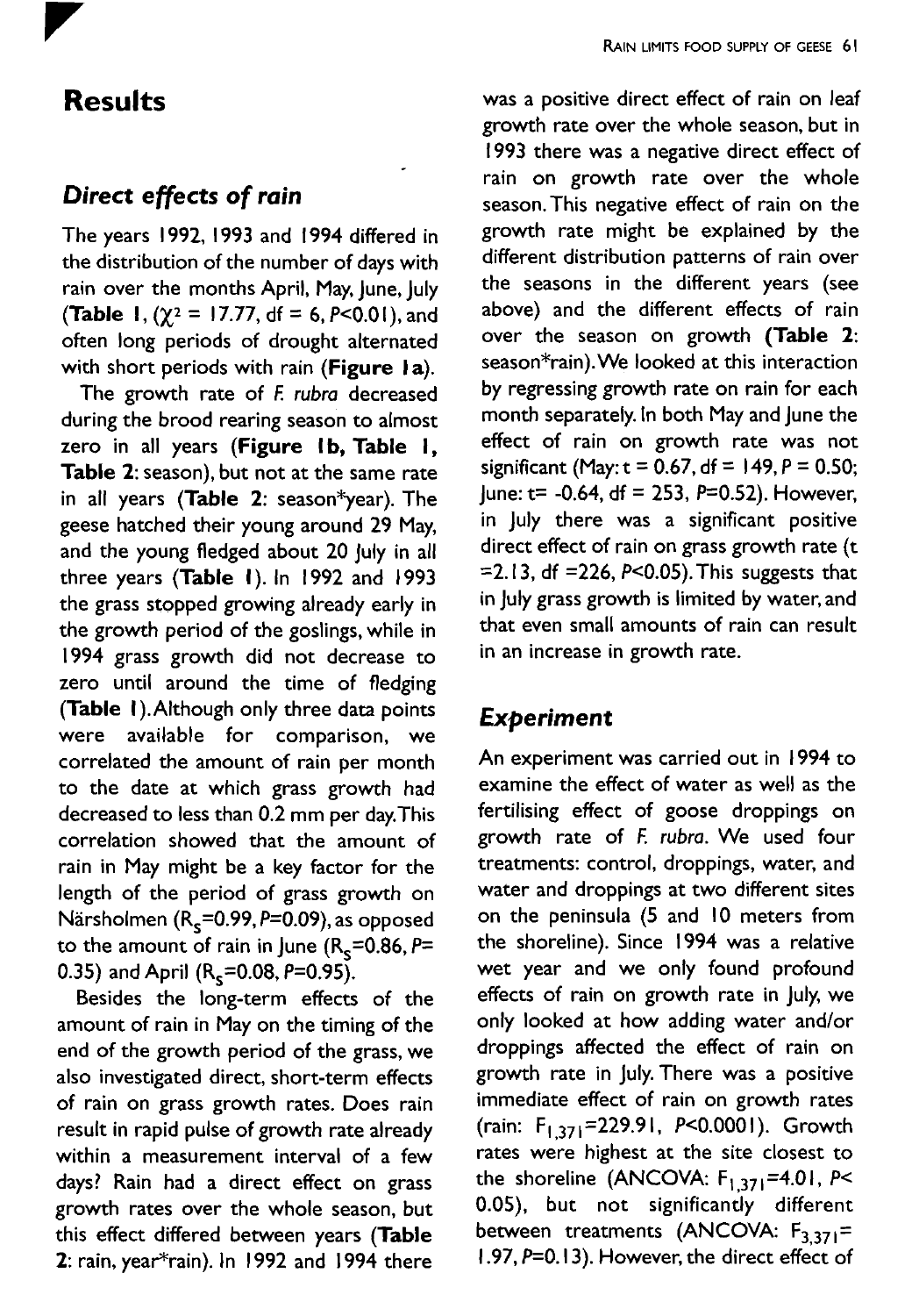Table 2. Results of ANCOVA analyses of the effects of the covariate season (from May to July), the factor year (1992, 1993 and 1994) and the covariate rain (mm rain per measurement interval) on growth rates in each measurement interval of 16 Festuca rubra shoots. Non-significant interactions were removed from the ANCOVA model.

| Factor      | df    | F      | p        |
|-------------|-------|--------|----------|
| Season      | 1,630 | 205.56 | < 0.0001 |
| Year        | 2,630 | 19.43  | < 0.0001 |
| Rain        | 1,630 | 7.82   | < 0.01   |
| Season*year | 2,630 | 13.04  | < 0.0001 |
| Season*rain | 1,630 | 18.88  | < 0.0001 |
| Year*rain   | 2,630 | 14.29  | < 0.0001 |

Table 3. Results of regression analysis of growth rate on rain for all four treatments in the experiment in July. Letters indicate significant differences between the slopes tested with a Tukey-Kramer a-posteriori test.

| intercept | Slope        | df | t     | D        |  |
|-----------|--------------|----|-------|----------|--|
| 0.007     | $1.572$ (ab) | 92 | 92.72 | < 0.0001 |  |
| $-0.109$  | 2.184(a)     | 89 | 77.61 | < 0.0001 |  |
| 0.127     | $1.821$ (ab) | 93 | 41.12 | < 0.0001 |  |
| 0.142     | 1.151(b)     | 90 | 44.86 | < 0.0001 |  |
|           |              |    |       |          |  |

rain on growth rates in July did differ between treatments (ANCOVA: rain x treatment  $F_{3,371} = 3.80, P<0.05$ ). In all four treatments the direct effect of rain was significant (Table 3), strongest in the droppings treatment, intermediate in the control and the droppings-and-water treatment, and weakest in the water treatment.

#### **Discussion**

This study shows that growth rates of F rubra declined over the season. The date

at which -the grass stopped growing appeared to be positively correlated with the amount of rain in May, although statistical power is weak due to only three data points. Apart from the long-term effect of rain on the end of the grass growth period, there was also an immediate effect of rain on growth rate of the grass, especially in July. Even within a few days following rainfall an increase in grass growth rate could be observed. The fact that the 16 shoots were chosen close to each other could potentially interfere with the assumption of statistical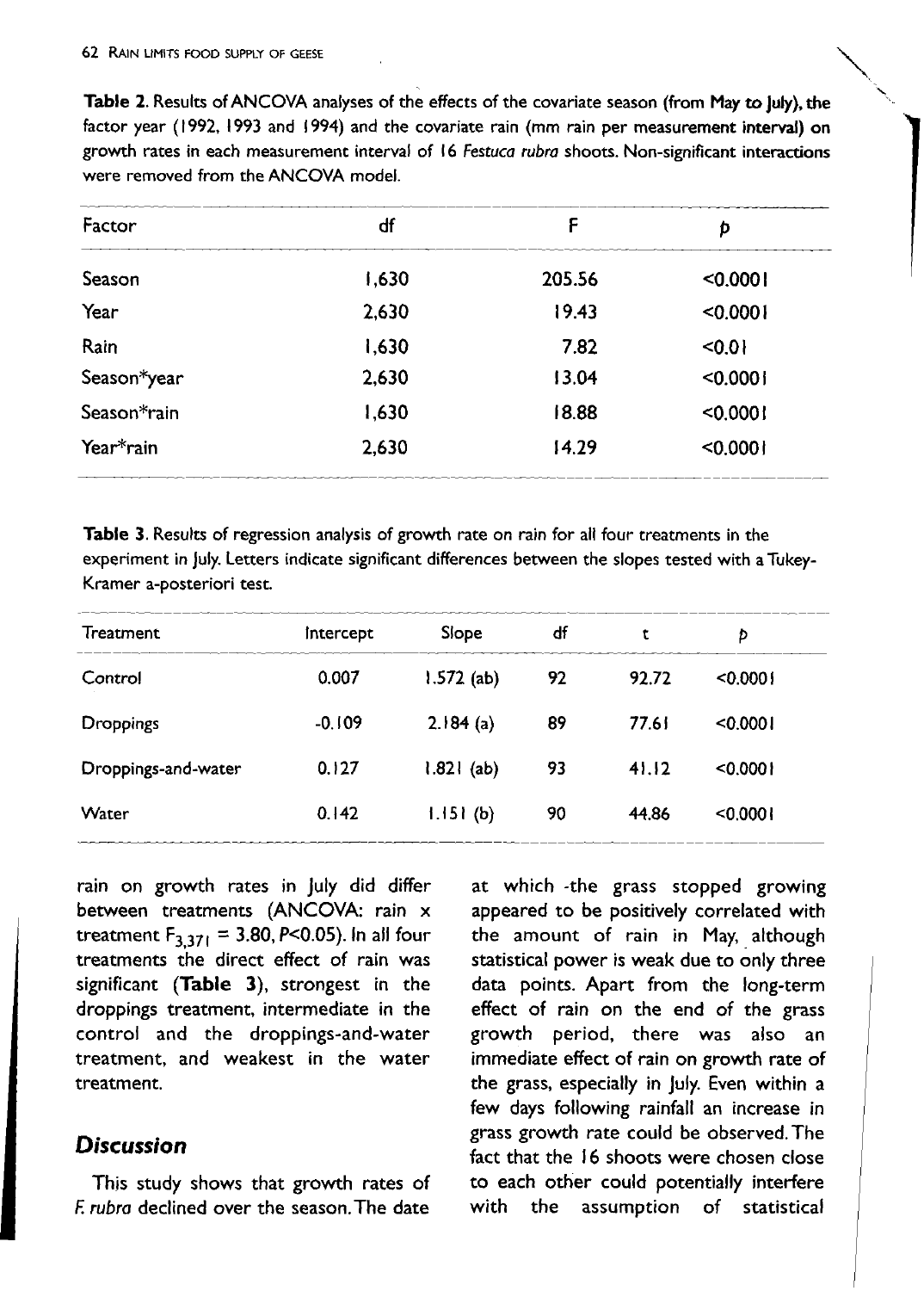independence of the 16 shoots within each exclosure. Dependence could arise because the shoots grew in the same microhabitat or because of high genetic similarity within the 16 shoots due to asexual reproduction. However, it is hard to imagine that the positive effects of rainfall on the growth rates of these 16 shoots, over a period of three months during three different years, would be an artefact. Therefore, in spite of the problem with independence, we think that our results are valuable in showing the mechanism behind the patterns found in Larsson et al. (1998).

A seasonal decline in growth rate of grass is a commonly observed pattern for forage plants grazed by geese (Prop et al. 1980; Cargill & Jefferies 1984a). However, in the Arctic, grass can continue to grow until well after fledging of the goslings (Gauthier et al. 1995). In our study, in two out of three years, grass growth rates decreased to almost zero already halfway during the period between hatching and fledging of goslings. This implies that, in dry years, Barnacle Geese breeding on Gotland experience low food quantity during the second half of the growth period of goslings.

Although rain in July did cause regrowth of the grass, growth rates were not as high as earlier in the season, before the drought. It has been shown in an experimental study that regrowth after autumn rain was dependent on the latitude of origin of different genetic strains of Dactylis glomerata (Volaire 1995). Strains from the Mediterranean were adapted to drought and showed high regrowth after autumn showers, while strains from northern latitudes showed only weak regrowth after drought.

In a previous study on geese breeding on Gotland it was shown that the nitrogen

content of the grass in lune was positively related to the amount of rain in May and June. There was also a positive relationship between the amount of rain in May and June and the mean head and tarsus length of birth cohorts, and with body condition of the adults during moult (Larsson et al. 1998). Lower gosling growth rates result in smaller fledging size which leads to lower post fledging survival (Cooke et al. 1995; van der leugd & Larsson 1998; Loonen et al. 1999), as well as smaller adult body size (Cooch et al. 1991; Larsson & Forslund 1991), which in turn can affect fecundity (Larsson et al. 1998).

Thus, while breeding success in Arctic geese is largely dependent on the timing of snow melt (Prop & de Vries 1993), the amount of rain early in the breeding season seems to be an important factor influencing breeding success on Gotland. However, the extent to which drought is a limiting factor for reproductive success in arctic breeding geese is not clear, although Handa (1998) reports major growth responses of Puccinellia phryganodes after the addition of water in a study in the Hudson Bay. Most other studies on growth of food plants of Arctic breeding geese have not studied the effect of rain. In temperate regions drought is a well known factor affecting the growth rates of grasses (for example: Thorvaldsson 1987; De Leeuw et al. 1990; Riley 1992). It has been shown earlier that Barnacle Geese breeding on Gotland grow significantly slower than Barnacle Geese breeding on the arctic island of Spitsbergen (Loonen et al. 1997a). Several possible explanations have been put forward for these differences, like, lower nitrogen content of food plants Gotland, higher on competition for food due to higher population densities on Gotland, shorter daylight period on Gotland, and relaxed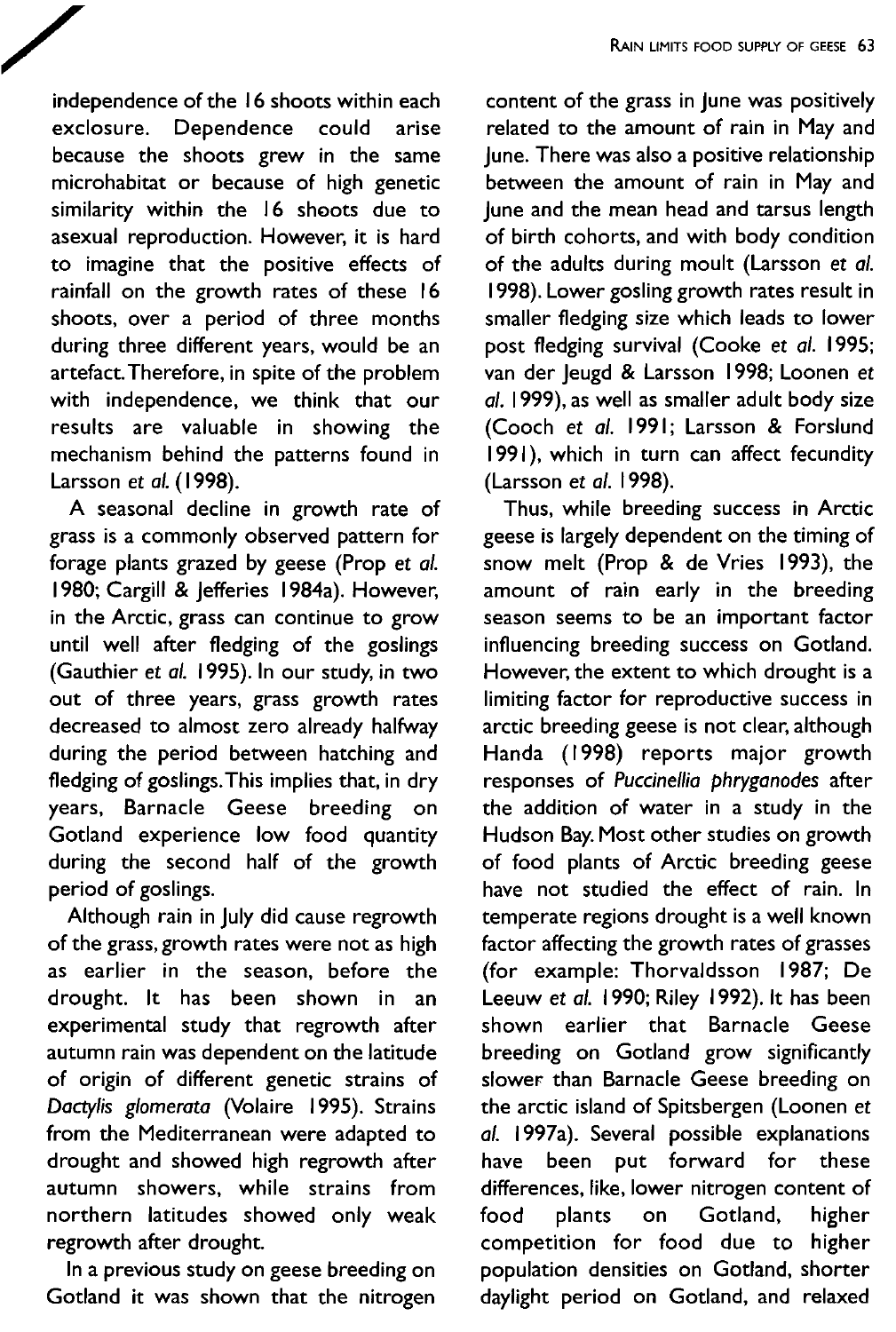selection for fast growth on Gotland. The early end of the grass growth period might be an additional possible explanation for the slower gosling growth on Gotland.

In July the plots in which water was added showed the smallest effect of rain, while the plots in which droppings were added showed the strongest effect of rain. The effect of rain in the other two plots was intermediate. Thus, at the end of the season, water seems to be limiting grass growth. Besides that, there might be an additional effect of adding droppings. However, problems оf independence within the plots, as outlined above, are not as easy to dismiss as in the comparison between years. The fact that the 16 shoots within each plot were not independent might have exaggerated random differences among the plots.

The two sites differed in growth rate of the grass, with the site closest to the shoreline having the highest growth rate. The site closest to the sea probably had more access to water, due to its slightly lower elevation, and thus shorter distance to groundwater.

In our experiment fertilisation was done by using natural amounts of droppings. These amounts of droppings were high compared to studies in other goose-grazed areas, but the amount of nitrogen added was low compared to amounts used in agriculture. Nitrogen was shown to be limiting in the Arctic, and the addition of low quantities of nitrogen through faeces, still resulted in an increase in primary production (Cargill & Jefferies 1984a; Fletcher & Shaver 1983; Bazely & Jefferies 1985; Hik & lefferies 1990; Hik et al. 1991; Manseau & Gauthier 1993). In other temperate areas results of experiments with natural amounts of dropping are

ambiguous. Some studies found no effect (Marriott 1973; Balkenhol 1984), while Madsen (1989) found a strong effect. Whether or not a response to the addition of goose droppings is evident depends upon the soil-nutrient status and the growth habit and phenology of the forage plants.

In summary, we found that grass growth declined to zero well before fledging in dry years, which might have repercussions on growth, body size, survival and even future fecundity of goslings. We also found that rain had an immediate short-term effect on grass growth, especially towards the end of the growing season. Finally, we found some experimental evidence that grass growth is indeed limited by rain towards the end of the growing season. We propose that rain can have profound effects on fitness of Barnacle Geese, and that such effects are mediated via effects on grass growth rates, which influences both quantity and quality of food plants. The importance of weather factors, such as rain, in explaining differences in reproductive success and population changes between years has been described in a number of herbivore studies (Albon, Guinness & Clutton-Brock 1983; Clutton-Brock et al. 1987; Owen-Smith 1990; Larsson et al. 1998), and perhaps requires more general consideration in interpreting of forage availability on reproductive success of herbivores.

# **Acknowledgements**

We would like to thank Bob Jefferies, Helena Lager, Kjell Larsson and Staffan Ulfstrand for helpful comments on earlier drafts of this manuscript. This study was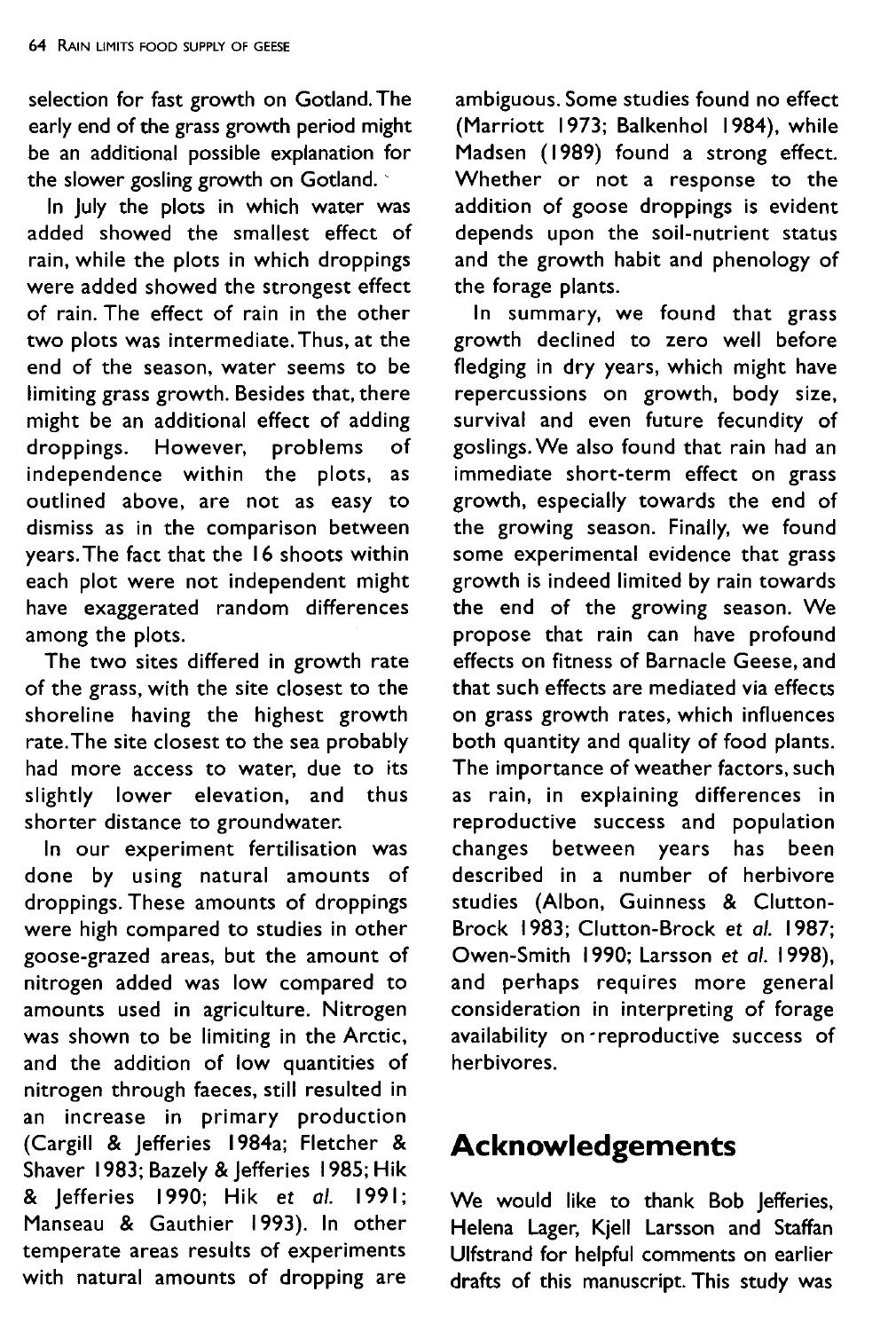financially supported by the Groninger Universiteits Fonds (to lvdV in 1992), the Hierta Retzius Fond (to Hvd)). We would like to thank Frank ten Bolscher for help in the field, and Kiell Larsson for logistic support in 1993 and 1994.

## **References**

- Albon, S.D., Guinness, F.E. & Clutton-Brock, T.H. (1983). The influence of climatic variation on the birth weights of red deer Cervus elaphus. J. Zool. 200:295-297
- Balkenhol, B., Bergmann, H.-H., Holländer, R. & Stock, M. (1984). Über den Einfluß von Gänsekot auf die Vegetation von Grünflächen. On the impact of wild goose faeces on meadow vegetation. Ökol. Vögel (Ecol. Birds) 6: 223-247.
- Bazely, D. R. & Jefferies, R. L. (1985). Goose faeces: a source of nitrogen for plant growth in a grazed salt marsh. J. Appl. Ecol. 22: 693-703.
- Bazely, D. R. & Jefferies, R. L. (1989a). Leaf and shoot demography of an arctic stoloniferous grass, Puccinellia phryganodes, in response to grazing. J. Ecol. 77: 811-822.
- Bergeron, J. M. & Jodoin, L. (1993). Intense grazing by voles Microtus pennsylvanicus and its effect on habitat quality. Can. J. Zool. 71: 1823-1830.
- Cargill, S. M. & Jefferies, R. L. (1984a). **Nutrient** limitation of primary production in a sub-arctic salt marsh. J. Appl. Ecol. 21: 657-668.
- Cargill, S. M. & Jefferies, R. L. (1984b). The effects of grazing by Lesser Snow Geese on the vegetation of a subarctic salt marsh. J. Appl. Ecol. 21: 669-686.
- Clutton-Brock, T.H., Major, M., Albon, S.D. Guinness, F.E. (1987). Early & development and population dynamics in red deer. I Density-dependent effects on juvenile survival. J. Anim. Ecol. 56:53-67.
- Coleman, T. S. & Boag, D.A. (1987). Canada Goose foods: their significance to weight gain. Wildfowl 38: 82-88.
- Cooch, E. G., Lank, D. B., Rockwell, R. F. & Cooke, F. (1991). Long-term decline in body size in a Lesser Snow Goose population: evidence of environmental degradation? J. Anim. Ecol. 60: 483-496.
- Cooke, F., Rockwell, R. F. & Lank, D. B. (1995). The Snow Geese of La Perouse Bay. Oxford University Press, Oxford.
- Deinum, B. & Struik, P. C. (1989). Genetic variation in digestibility of forage maize (Zea mays L.) and its estimation by near infrared reflectance spectroscopy (NIRS). An analysis. Euphytica 42: 89-98.
- Ebbinge, B. S. & Spaans, B. (1995). The importance  $of$ body-reserves accumulated in spring staging areas in the temperate zone for breeding of Dark-bellied Brent Geese Branta b. bernicla in the high Arctic. J. Avian Biol. 26:  $105 - 113.$
- Fletcher, N. & Shaver, G. R. (1983). Life histories of tillers of Eriophorum in relation to tundra vaginatum disturbance. J. Ecol. 71: 131-147.
- Gauthier, G., Hughes, R. J., Reed, A., Beaulieu, J. & Rochefort, L. (1995). Effect of grazing by greater snow geese on the production of graminoids at an arctic site (Bylot Island, NWT, Canada). J. Ecol. 83:653-664.
- Georgiades, N. J., Ruess, R. W., McNaughton S. J. & Western D. (1989). Ecological conditions that determine when grazing stimulates grass production. Oecologia 81: 316-322.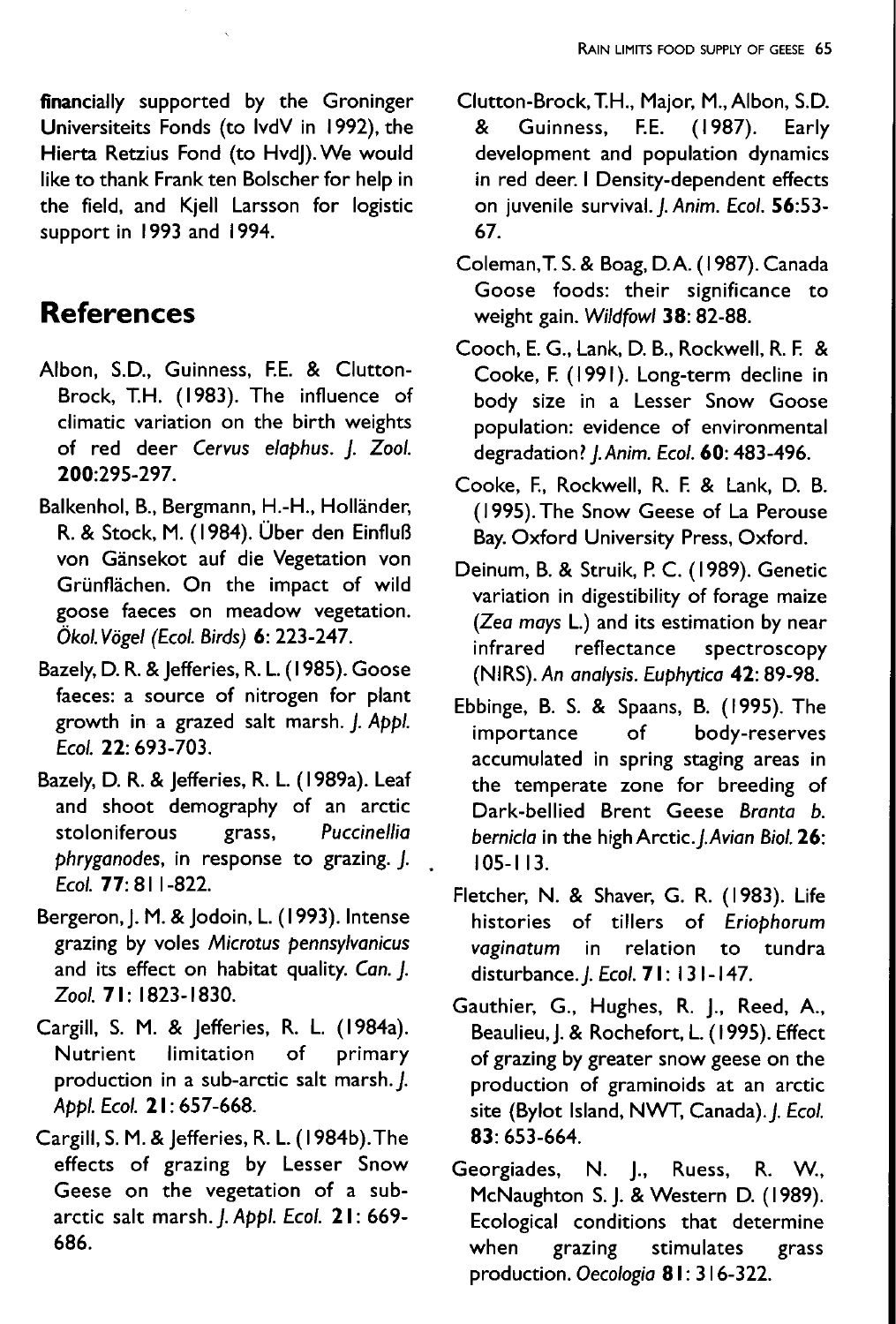- Giroux, J. F. & Bedard, J. (1987). Factors influencing above-ground production of Scirpus marshes in the St. Lawrence estuary, Quebec, Canada. *Aquat Bot: 29:* 195-204.
- Handa, T. (1998). *Revegetation trials in degraded coastal marshes* of *the Hudson Bay Lowlands.* M.Sc.Thesis, University of Toronto.
- Hik, D. S. & Jefferies, R. L. (1990). Increase in<br>the net above-ground primary above-ground production of a salt-marsh forage grass: a test of the predictions of the herbivore-optimisation model.). £Col. *78:* 180-195.
- Hik, D. S., Sadul, H. A. & jefferies, R. L. (1991). Effects of the timing of multiple grazings by geese on the net aboveground primary production of swards of *Puccinellia phryganodes.* j. *Eco/.* 79: 715- 730.
- Jeugd, H. P.van der, & Larsson, K. (1998). Pre-breeding survival of Barnacle Geese *Branta leucopsis* in relation to fledgling characteristics.j.Anim. *Eco/. 67:655-660.*
- Kotanen, P.& jefferies, R. L.( 1987).The leaf and shoot demography of grazed and ungrazed plants of *Carex subspathacea.). Eco/.* 75: 961-975.
- Larsson, K. & Forslund, P. (1991). Environmentally induced morphological variation in the Barnacle Goose, *Branta leucopsis.). Evo/. BioI.* 4: 619-636.
- Larsson, K. & Forslund, P. (1994). Population dynamics of the Barnacle Goose *Branta leucopsis* in the Baltic area: density-dependent effects on reproduction.). *Anim. Eco/.* 63: 954-962.
- Larsson, K., Forslund, P., Gustafsson, L. & Ebbinge, B. S. (1988). From the high Arctic to the Baltic: the successful establishment of a Barnacle Goose *Branta leucopsis* population on Gotland, Sweden. *Ornis Scand.* 19: 182 - 189.
- Larsson, K., van der Jeugd, H.P., van der Veen, I.T.& Forslund, P.(1998). Body size declines despite positive directional selection on heritable size traits in a barnacle goose population. *Evolution* 52:1169-1184.
- Larsson, K. & van der Jeugd, H. P. (1998). The continuing growth of the Baltic Barnacle Goose population: number of individuals and reproductive success in different colonies. In: Research on Arctic Geese. Proceedings of the Svalbard Goose Symposium, Oslo, Norway, 23-26 September 1997 (Mehlum F, Black J, Madsen j, eds) *Nor. Polarinst Skr. 200:213-* 219.
- Leeuw, j., de, Olff, H. & Bakker, j. P.(1990). Year-to-year variation in peak above ground biomass of six salt-marsh angiosperm communities as related to rainfall deficit and inundation frequency. *Aquat. Bot.* 36: 139-151.
- Loonen, M. j. j. E., Bruinzeel, L.W, Black, j. M. & Drent, R. H. (1999). The benefit of large broods in Barnacle Geese: a study using natural and experimental manipulations.).Anim. *Eco/.* 68: 753-768.
- Loonen, M.J.J.E., Larsson, K., van der Veen, I.T., & Forslund, P. (1997a). Timing of wing moult and growth of young in Arctic and temperate breeding Barnacle Geese. In: Loonen, M.J.J. E. Goose *breeding* ecology: *overcoming successive hurdles* to raise goslings. PhD-thesis, Groningen University,Groningen,The Netherlands.
- Loonen, M. J. J. E., Oosterbeek, K. & Drent, R. H. ( 1997b).Variationingrowth of youngand adult size in Bamacle Geese *Bronta leucopsis:* evidence for density dependence. *Ardea 85:* 177-192
- Madsen, J. (1989). Spring feeding ecology of Brent Geese *Bronta bemicJa:* annual variation in saltmarsh food supplies and effects of grazing on growth of vegetation. Dan. Rev.Game BioI. 13:4-16.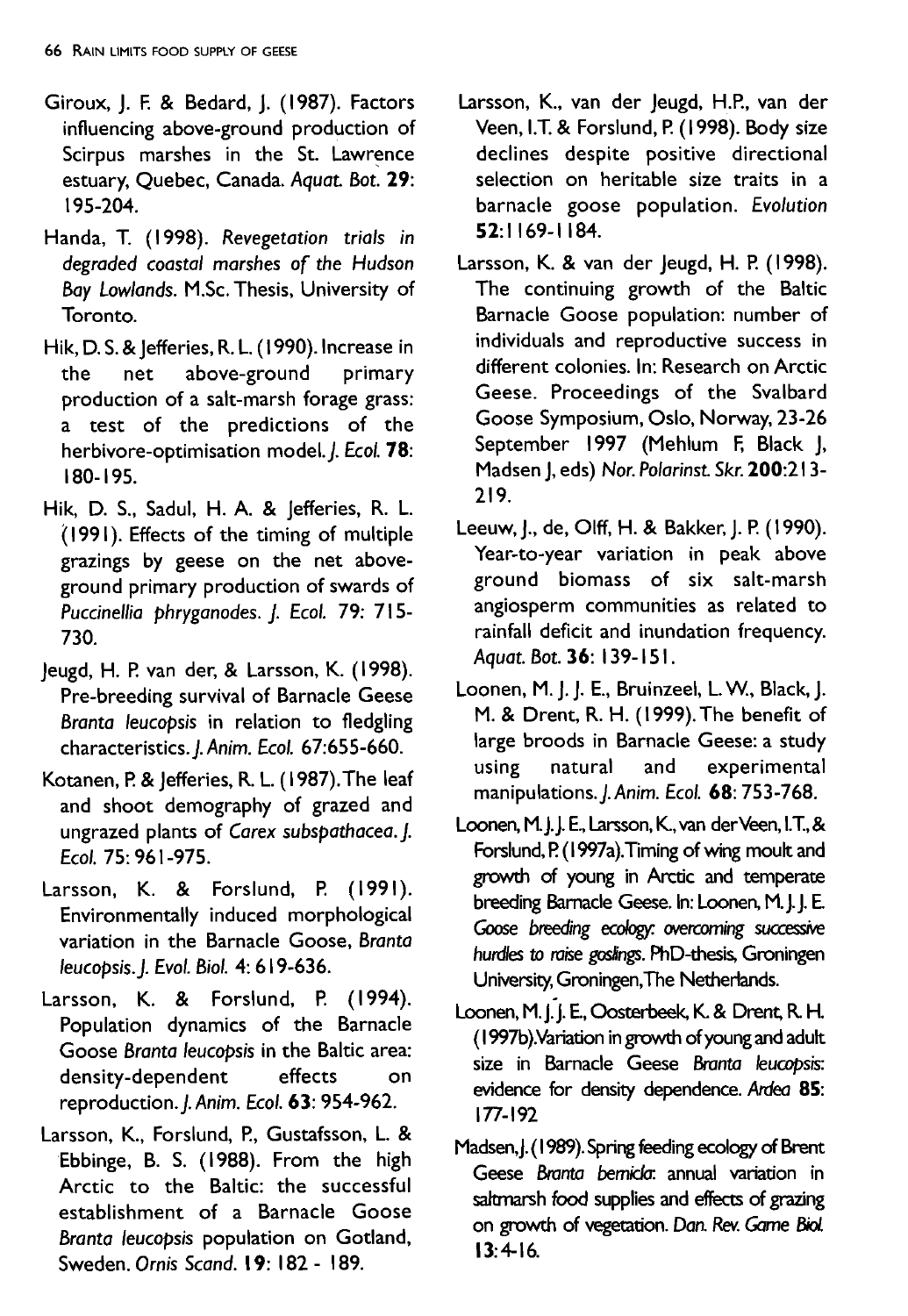- Manseau, M. & Gauthier, G. (1993). Interactions between Greater Snow Geese and their rearing habitat. Ecology 74: 2045-2055.
- Marriott, R. W. (1973). The manurial effect of Cape Barren Goose droppings. Wildfowl 24: 131-133.
- Murton, R. K. & Kear, J. (1973). The nature and evolution of the photoperiodic control of reproduction in wildfowl of the family Anatidae. J. Reprod. Fert. sup. 19: 67-84
- Owen-Smith, N. (1990). Demography of a large herbivore, the greater kudu Tragelabhus strebsiceros, in relation to rainfall. I. Anim. Ecol. 58:603-617.
- Prins, H. H. T. & Ydenberg, R. C. (1985). Vegetation growth and a seasonal habitat shift of the Barnacle Goose Branta leucobsis. Oecologia 66: 122-125.
- Prop, J., van Eerden, M. R., van Daan, S., Drent, R. H., Tinbergen, J. M. & St. Joseph, A. M. (1980). Ecology of the Barnacle Goose Branta leucopsis during the breeding season. Proceedings of the Norwegian-Netherlands Symposium on Svalbard, Arctic Centre, Groningen.
- Prop, J. & de Vries, J. (1993). Impact of snow and food conditions on the reproductive performance of Barnacle Geese Branta leucopsis. Ornis Scand. 24: 110-121.
- Riley, H. (1992). Assessment of simple drought indices on the growth of timothy grass Phleum pratense. Norw. J. Agri. Sci. 6: 333-348.
- Srivastava, D. S. & Jefferies, R. L. (1995). The effect of salinity on the leaf and shoot demography of two arctic forage species. J. Ecol. 83: 421-430.
- Thorvaldsson, G. (1987). The effects of weather on nutritional value of Timothy in northern Sweden. Acta Agric. Scand. 37: 305-319.
- Volaire, F. (1995). Growth carbohydrate survival reserves and drought of contrasting strategies Dactylis populations glomerata in  $\overline{a}$ Mediterranean environment. J. Appl.  $Fcol 32: 56-66$
- Ydenberg, R. C.& Prins, H. H. T. (1981). Spring grazing and the manipulation of food quality by Barnacle Geese. I. Abbl. Ecol. 18: 443-453.
- Zedler, J. B. (1983). Freshwater impacts in normally hypersaline marshes. Estuaries  $6:346-355$ .